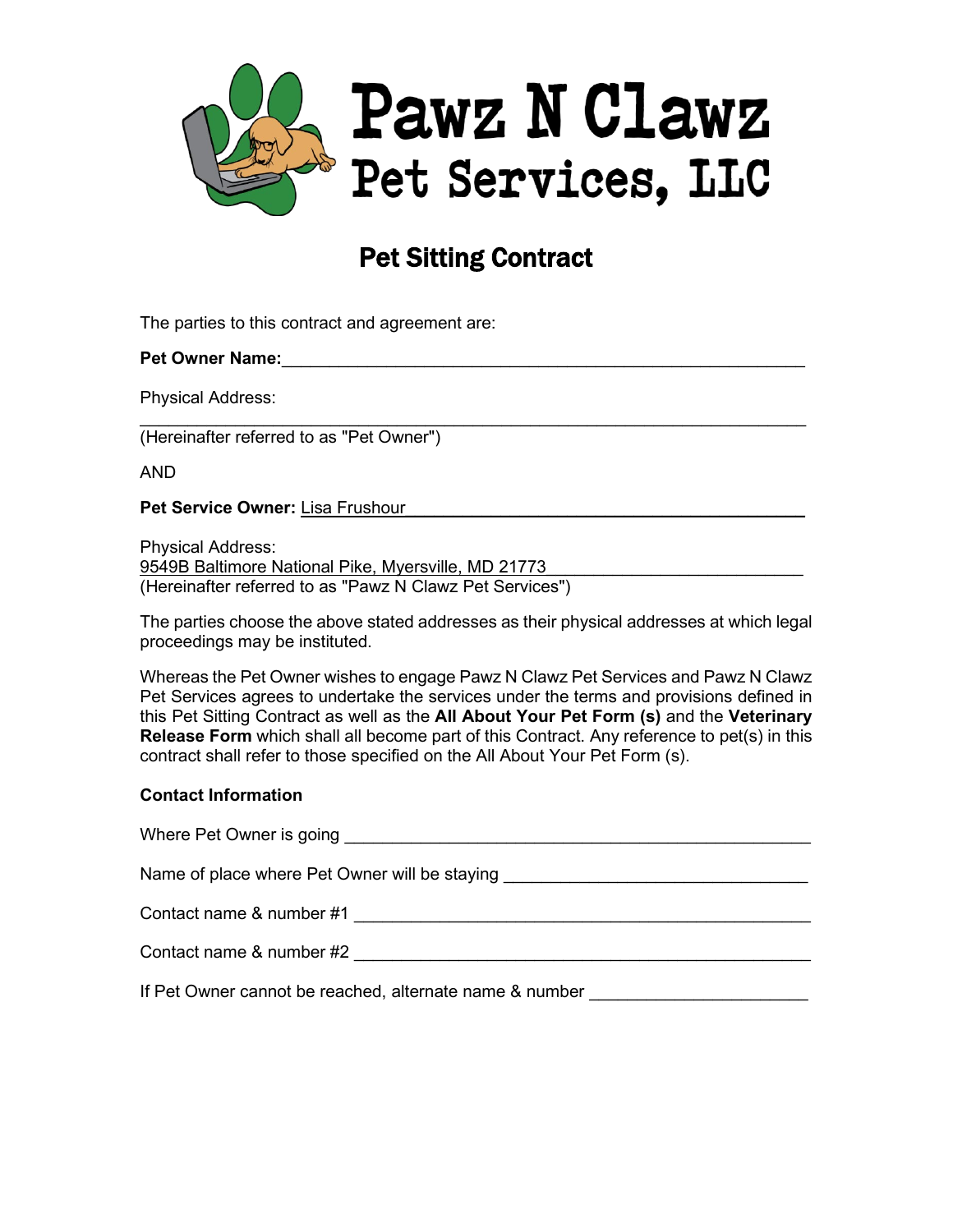# **Emergencies**

In the event of an emergency, Pawz N Clawz Pet Services shall contact the Pet Owner at the numbers provided above to confirm the Pet Owner's choice of action. If the Pet Owner cannot be reached promptly, Pawz N Clawz Pet Services is authorized to:

- Transport the pet(s) to the listed veterinarian;
- Request on-site treatment from a veterinarian;
- Transport the pet(s) to an emergency clinic if the previous two options are not feasible.

# **Relationship and Responsibilities**

It is expressly understood that the Pet Owner retains the services of Pawz N Clawz Pet Services as an Independent Contractor and not as an employee. Pawz N Clawz Pet Services shall be responsible for his/her insurance and payments with regard to income tax.

Pawz N Clawz Pet Services undertakes to perform the agreed-on services in an attentive, reliable and caring manner and the Pet Owner undertakes to provide all necessary information to assist in this performance.

Pawz N Clawz Pet Services undertakes to notify the Pet Owner of any occurrence pertaining to the pet(s) which may be relevant to the care and well-being of the pet(s).

Pet owner will provide proof pet(s) are fully vaccinated and current. Proof will be required from your veterinarian.

Pawz N Clawz Pet Services reserves the right to refuse service to any client, at any time, for any reason.

Pawz N Clawz Pet Services shall not be obliged to perform any other duties except those specified at the time of the booking.

# **Fee and Payment Policy**

Dog (s) \$50 per night and \$5 for each additional dog for out-of-home service. If pick-up time is after 12:00 p.m. (noon), a \$20 extra fee is assessed. **Note: Saturday pick-up must be by 2:00 p.m. and Sunday pick-up must be by noon.**

For in-home service, price is \$60 per day and \$5 for each additional dog. Departure and arrival home dates may be prorated and will be discussed prior to services.

Transport services are available for an additional charge of \$10 - \$20 per trip. However, Pet Owner assumes all responsibility and hereby waives and releases Pawz N Clawz Pet Services from any and all liabilities related to this service.

Cat (s) and other small animals \$25 per night. No extra charge for additional cat (s) or other small animals.

Farm animal rate to be determined on a case by case basis.

A one-time \$20 extra charge applies to overnight care that falls within certain holidays. The following holidays are observed by Pawz N Clawz Pet Services: Easter, Memorial Day, 4<sup>th</sup> of July, Labor Day, Thanksgiving, Christmas and New Year's Day.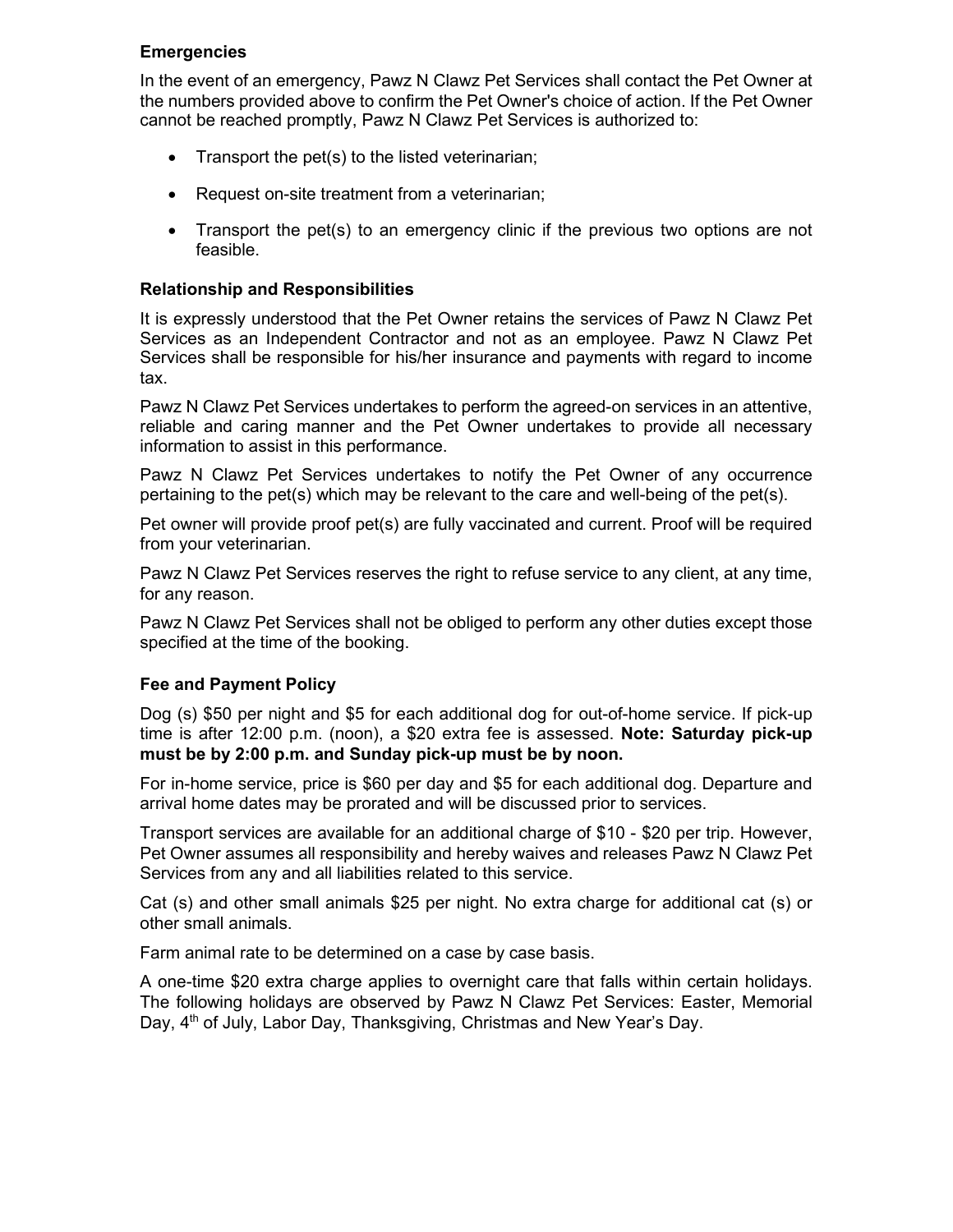#### **Notes:**

- Cat and other animal care is in-home service only.
- \$40 fee for returned checks and any future services will be cash only.
- Extra gas charge may apply if gas prices are high and will be discussed at time of booking.

#### **Duration**

This Pet Sitting Contract shall come into effect on  $(drop-off)$ date) at  $(time, specify A.M. or P.M.)$  and shall terminate on  $(\text{pick-up date})$  at  $(\text{time, specify A.M. or P.M.}).$ 

The term of this Pet Sitting Contract may be extended if requested by the Pet Owner and so accepted by Pawz N Clawz Pet Services.

**Note:** Contract will remain in effect for the entire calendar year. Additional dates, as needed, can be added to the last page of this contract. Pet Owner and Pet Service Owner must both initial by the additional dates requested at time of services.

#### **Cancellation or Termination**

Pawz N Clawz Pet Services understands unforeseen events may occur such as a medical emergency, death in the family, severe weather etc. In the event one of these acts occur, refund is based on time of notice provided to Pawz N Clawz Pet Services.

- Notice is provided 60 calendar days prior to date of service, a refund will be issued.
- Notice is provided less than 60 calendar days prior to date of service, a refund will be issued only if another pet booking is secured for the same duration as noted above. Otherwise, no refund will be issued.

Where Pawz N Clawz Pet Services needs to cancel services due to unforeseen circumstances, Pawz N Clawz Pet Services will assist the Pet Owner with finding another pet sitter. Pawz N Clawz Pet Services will pay the difference for any additional fees incurred.

Pet Owner acknowledges if the pet becomes aggressive or dangerous, Pawz N Clawz Pet Services may place the pet into a kennel or other animal care facility at the Pet Owner's expense.

No refunds will be issued due to liability, aggressive behavior and/or wrongful/misleading information provided.

#### **House Key (In-Home Service Only)**

One copy of your house key is required. It will be tagged and kept in a locked cabinet. The key will be returned upon termination of this contract.

#### **Fleas and Ticks (Out-of-Home Service Only)**

Pet Owner is responsible for treating their pet(s) on a regular flea and tick regimen. There are a variety of options available for your pet in topical, pill and collar forms. Pet Owner should discuss with their veterinarian the best course of action for their pet(s). If your pet(s) is not on a flea and tick regimen, **STOP HERE** as Pawz N Clawz Pet Services cannot care for your pet(s).